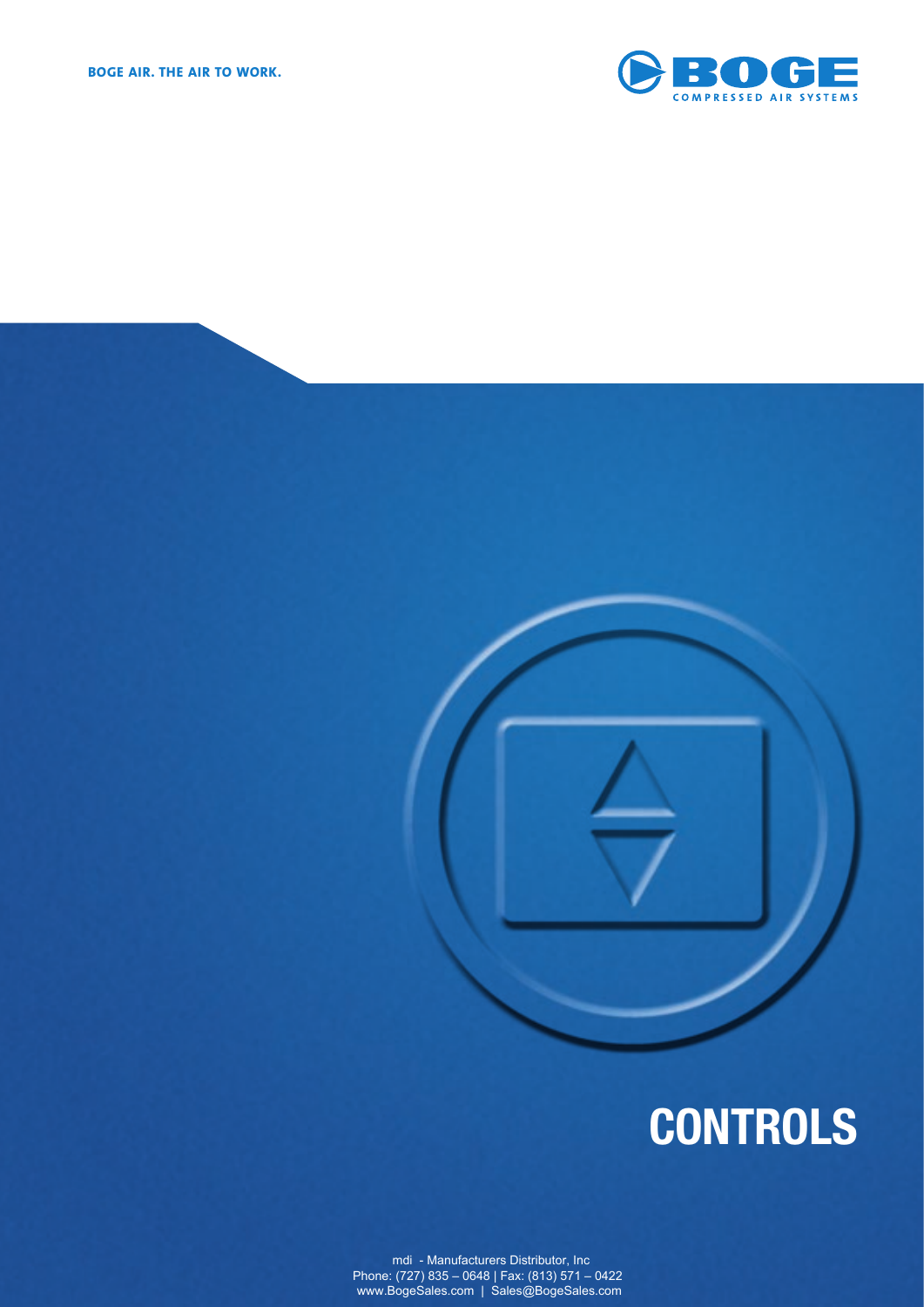Over 100.000 compressed air users expect more when it comes to their compressed air supply. **BOGE air provides them with** 

# **the air to work.**

It is estimated that energy costs account for up to 75% of the lifetime costs of compressed air generation. Implementing a controller into the compressed air system is one way to ensure the supply of compressed air remains energy efficient. BOGE compressor or master controllers have been specifically designed for optimum functioning in BOGE compressed air systems and for safe and efficient operation. In addition, BOGE controllers serve to monitor, control and optimise your compressed air system efficiently  $-$  an investment bound to pay off!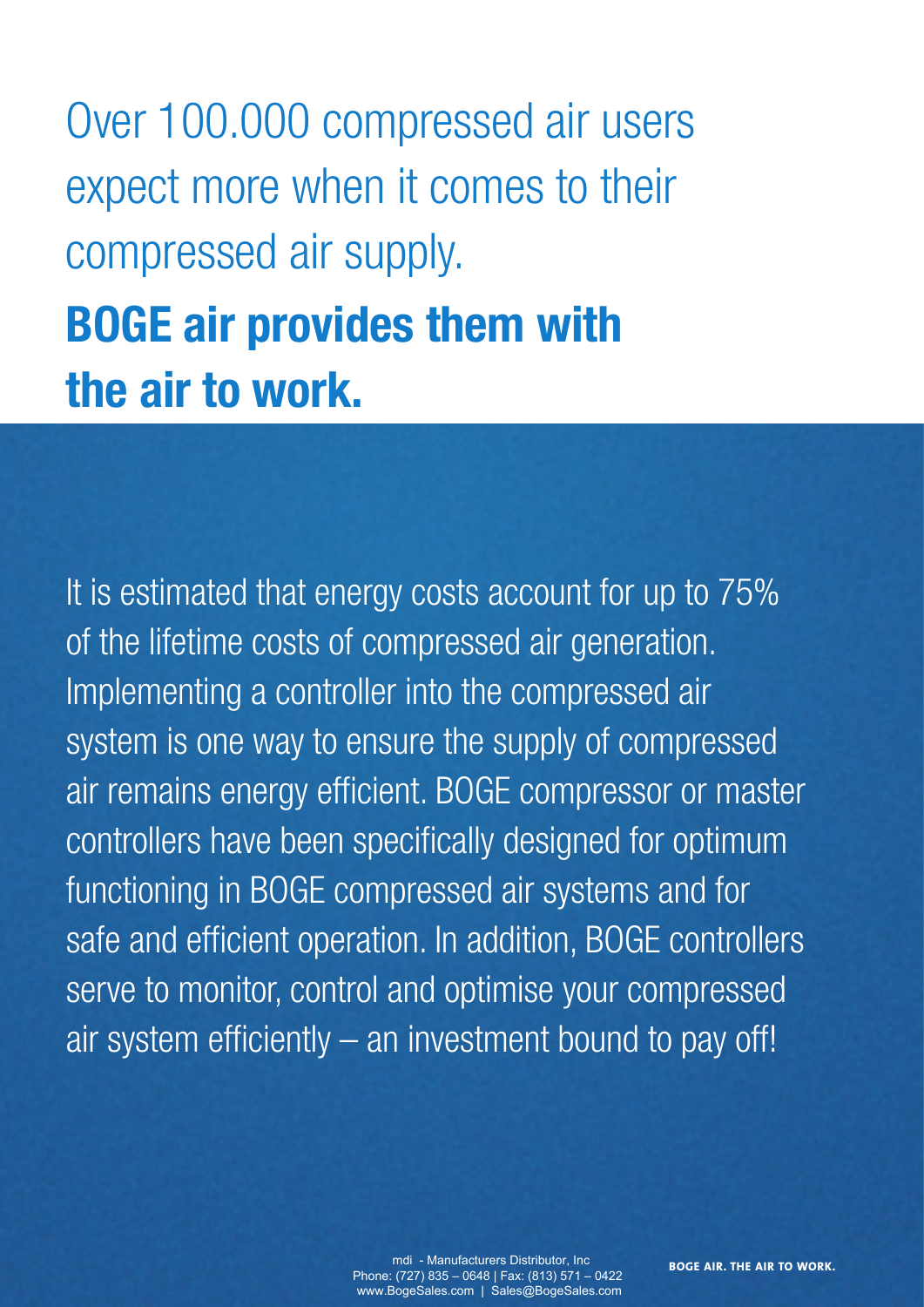# **CONTENTS**

| <b>COMPRESSOR CONTROLS BASIC, FOCUS, PRIME</b> |    |
|------------------------------------------------|----|
| <b>BASE LOAD CONTROL TRINITY</b>               |    |
| <b>MASTER CONTROL AIRTELLIGENCE</b>            | 8  |
| <b>MASTER CONTROL AIRTELLIGENCE PROVIS</b>     | 10 |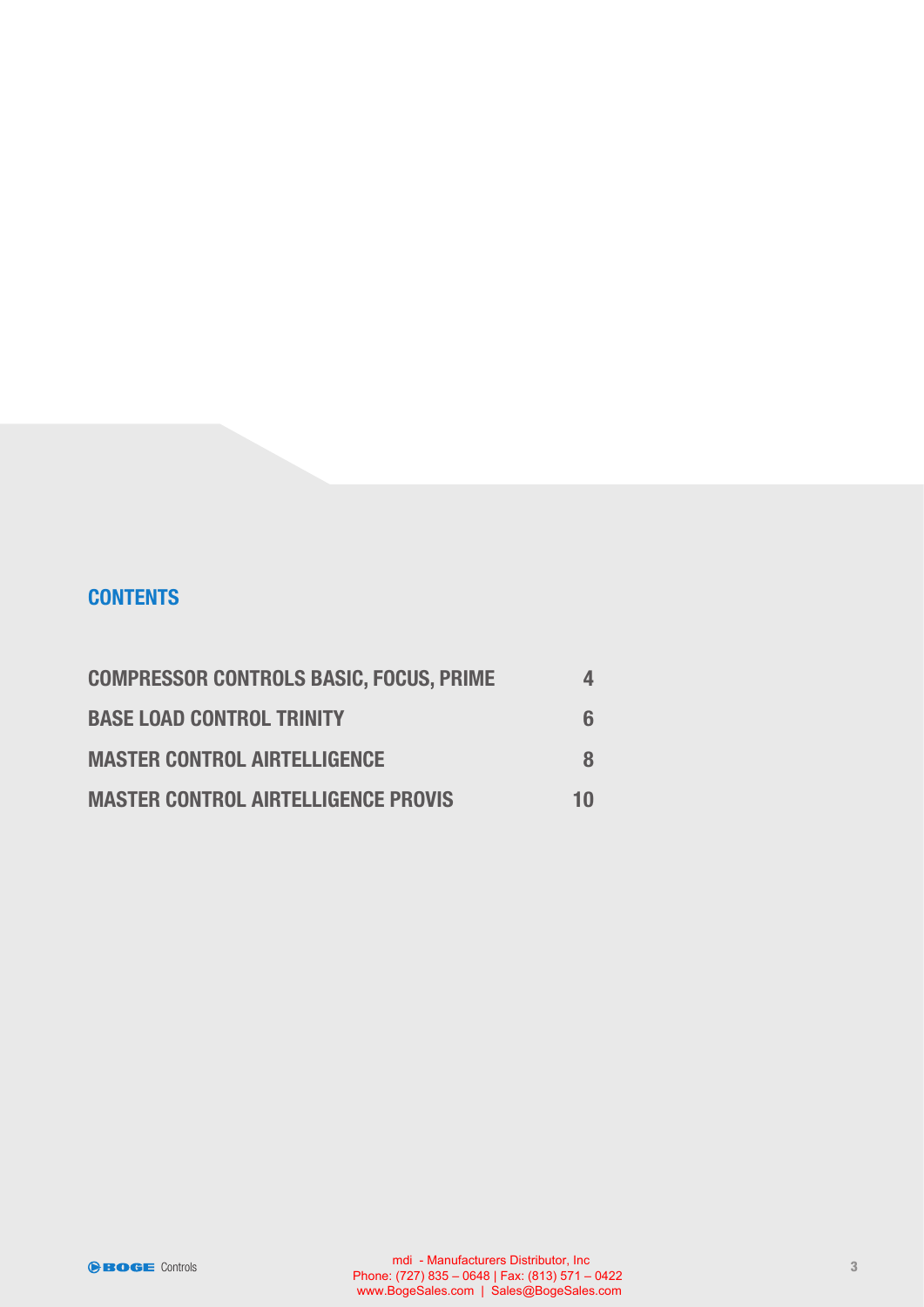# Compressor controls **BASIC, FOCUS** and **PRIME**



 $\rightarrow$ 





# **THE ORIGINAL VERSION: BASIC**

- **5 parameters in main display**
- **In situ software update possible**
- **Code programmable**
- **Automatic antifreeze operation**
- **Auto restart**
- Potential-free contacts for messages (retrofittable)

# **THE VERSATILE VERSION: FOCUS**

#### **Additional functionality:**

- **Remote On/Off facility (e.g. remote control panel)**
- **Local/remote control via key switch**
- **Compressed air processing control**
- **System pressure sensor**
- **Ring memory (last 30 messages)**
- **Potential free contacts for error / maintenance messages and operating state**
- **Base load switch control for up to 4 compressors via RS 485 interface as standard**

# **THE OPTIMAL VERSION: PRIME**

- **Large-scale back-lit LC display (320 x 240 pixels) including clear text information**
- Volume flow and pressure characteristics freely scalable
- **3 main displays for operating states /operating parameters**
- **Integrated real-time clock and switch clock function even for external components**
- **Communication via RS 485 interfaces or potential-free signalling contacts**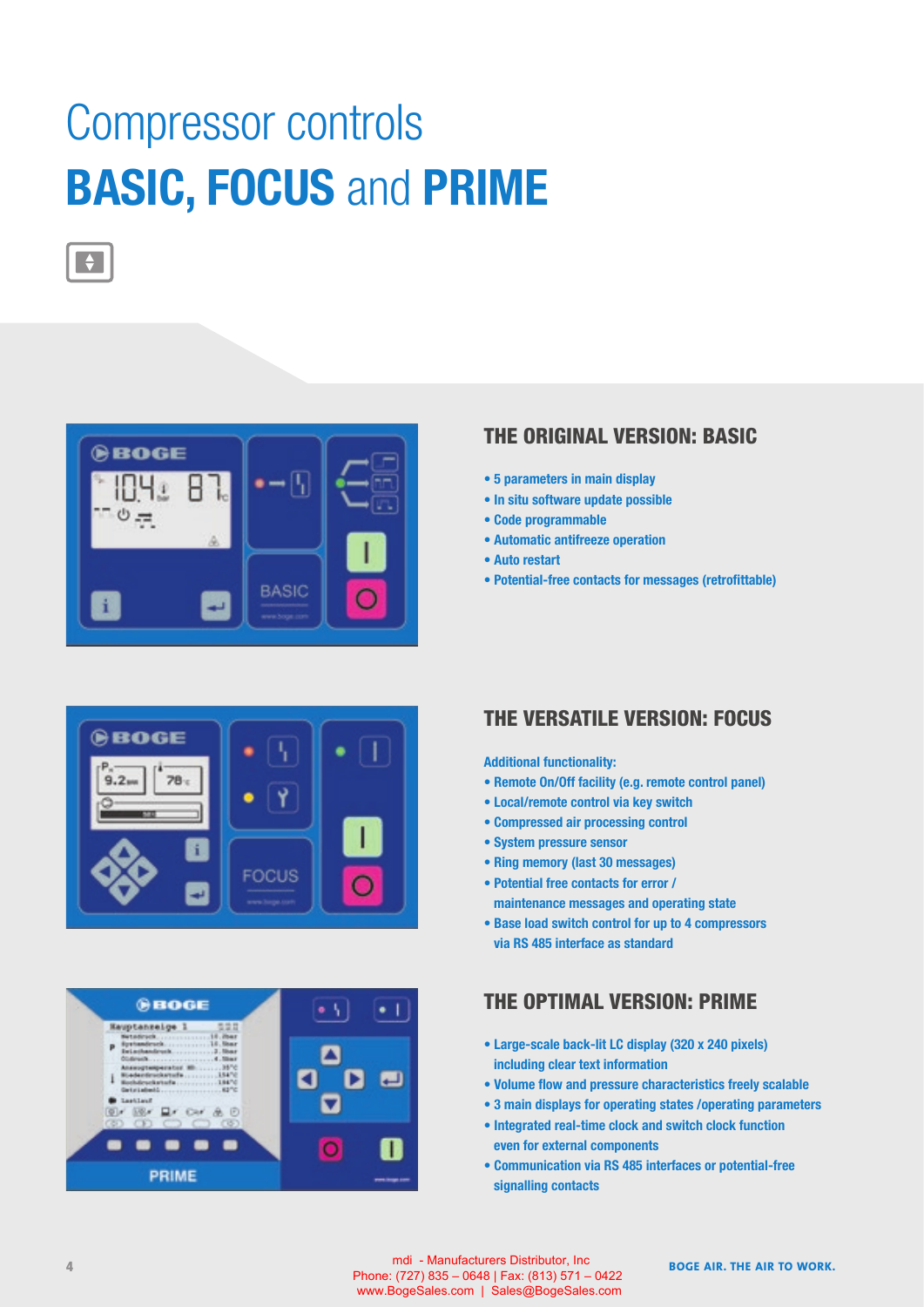**Controlling and monitoring according to demand: The BOGE control and monitoring system operates according to the customer's actual compressed air demand. Our BASIC and FOCUS controls are designed to ensure simple and reliable control for various operating parameters at two levels. Whilst,**  the PRIME control is a state-of-the-art energy efficient control intended for **use with oil free screw compressors.** 

# **THE ADVANTAGES OF BOGE COMPRESSOR CONTROLS**



#### **COMPLETE CONTROL**

A large-scale back-lit LC display with clear text information visibly shows error/maintenance messages, operating states and all operating parameters. All relevant values are available at a glance enabling you to specifically configure all essential parameters for efficient operation of your installation.

|   | 02,03,05<br>Hauptanzeige 1                                                     |
|---|--------------------------------------------------------------------------------|
| P | Netzdruck10.2bar<br>Systemdruck10.5bar<br>Zwischendruck2.5bar<br>Oldruck4.5bar |
| İ | Ansaugtemperatur HD35°C<br>Niederdruckstufe154°C<br>Hochdruckstufe194°C        |
|   | Lastlauf                                                                       |
|   | 1/0                                                                            |

#### **COMPLETE DEPENDABILITY**

Whether your compressor is due for maintenance or if your compressed air network is malfunctioning, the control display will inform you. This helps to improve the operating safety of your compressed air supply and the service life of all essential component parts.



#### **COMPLETE EFFICIENCY**

BOGE compressor controls use a pressure sensor to control whether or not the requested pressure in your compressor station has been achieved. This enables you to preset minimum and maximum pressures and to control the operation of your compressor station according to demand. The state-of-the-art BOGE compressor controls are engineered to meet the latest control requirements and are continuously being improved and optimised – for safe and efficient operation in all operating conditions.

# **INTELLIGENT CONTROLLING PAYS OFF**

**investment costs** 

**approx. 15 %**



**maintenance and servicing costs approx. 10 %**

# **Your BOGE Advantage:**

**More than a third of possible savings from energy and maintenance costs are generated by using high quality energy efficient components.** 

**energy costs approx. 75 %**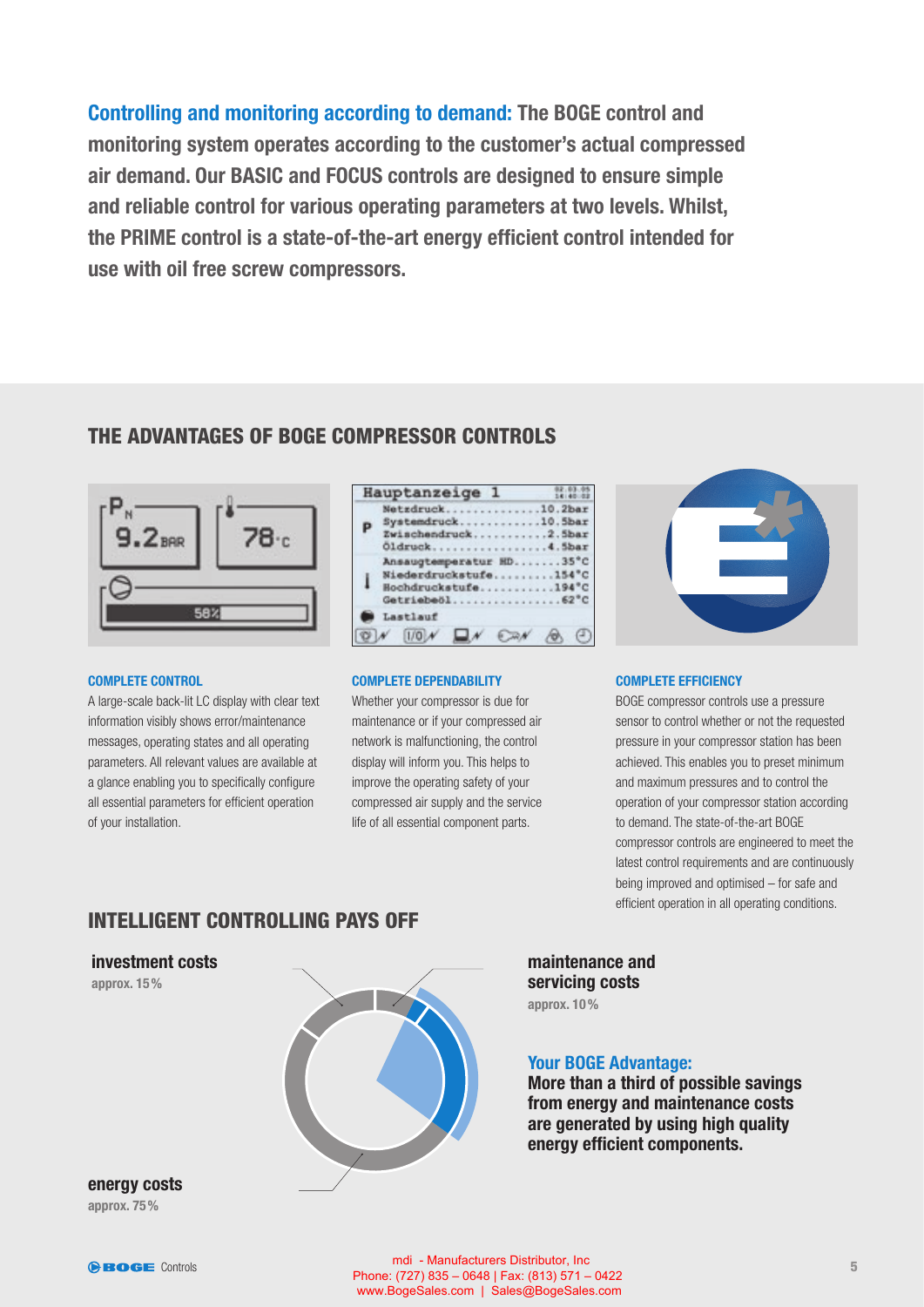# Base load switch control **tri**nity







#### **BACK-LIT LC DISPLAY**

A large-scale back-lit LC display with clear text information shows operating states and operating parameters.



## **ACTUAL PRESSURE MEASURING**

The network pressure is measured by a pressure sensor. You only have to input the maximum and minimum pressure values into the **trinity** and all the intermediate pressures of the compressors are automatically calculated and adjusted.



## **EFFICIENCY**

**tri**nity ensures an even load operation of all compressors minimising service costs. You can choose between cyclic priority change and a weekly timer with 26 channels for easily selectable priorities (incl. cutoffs, e.g. at night).



## **SIMPLE RETROFITTING**

**tri**nity can be easily connected to a new compressor switch cabinet at the factory or retrofitted. Alternatively, there is a wall mounted version

**6 BOGE AIR. THE AIR TO WORK. BOGE AIR. THE AIR TO WORK.**  mdi - Manufacturers Distributor, Inc Phone: (727) 835 – 0648 | Fax: (813) 571 – 0422 www.BogeSales.com | Sales@BogeSales.com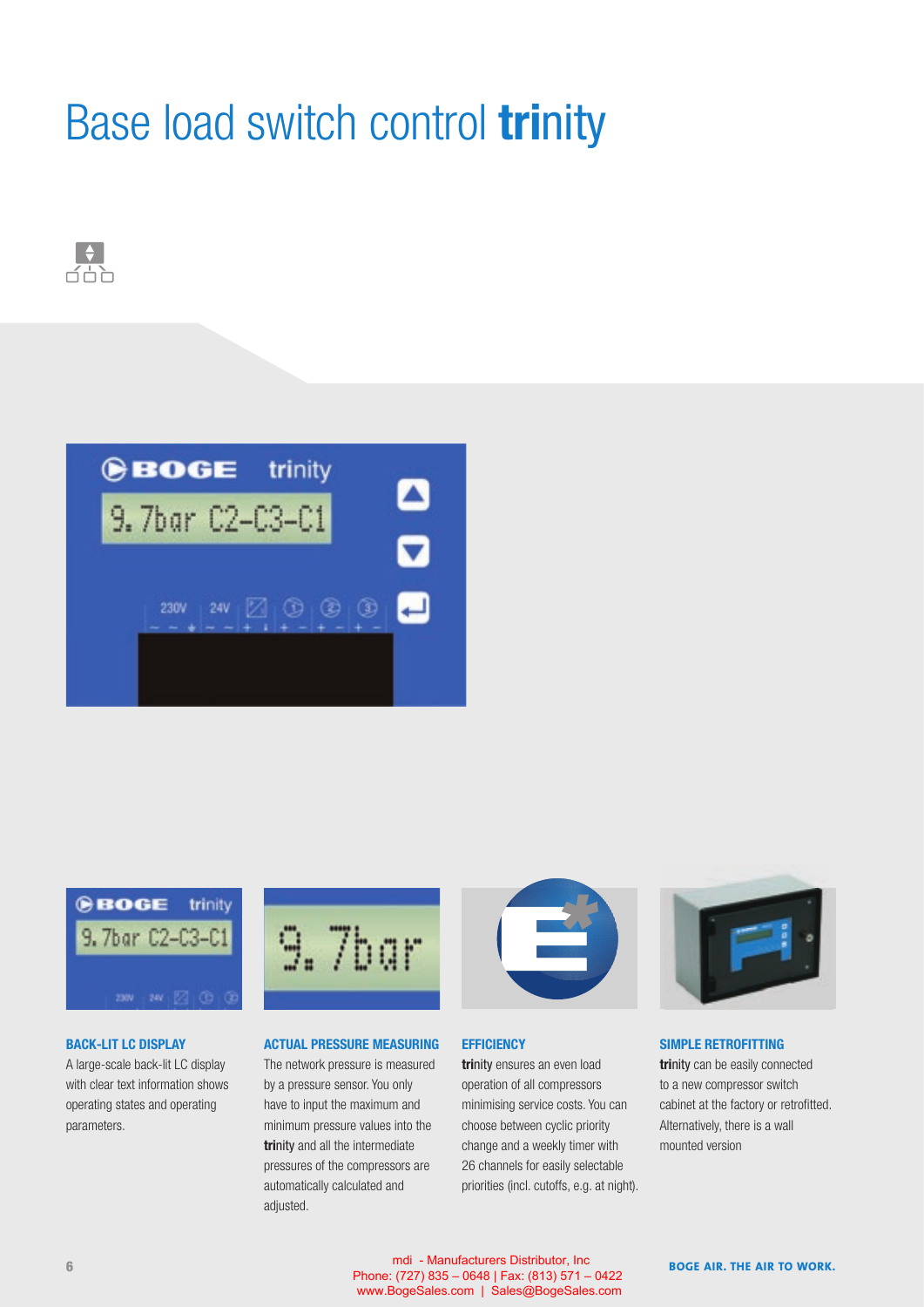**A three times better connection: the BOGE tri**nity **controls up to three compressors of equal or different size or design. The adjustable base load switching cycle enables a constant load operation of all installed compressors. This allows reduced maintenance costs and improved effi ciency of your compressed air supply – this is how simple and economical efficiency can be.** 



**Control up to three compressors depending on demand: that's tri**nity **made by BOGE!**

# **VISIBLE DATA**

- **Pressure display combined with display of compressors currently in load operation**
- **Pressure display combined with current compressor priorities**
- **Pressure display combined with current cycle rest time**
- **Pressure display combined with display of weekly timer**
- Display of set P<sub>min</sub> and P<sub>max</sub> switching points
- **Display of actual time**
- **Display of installed software version**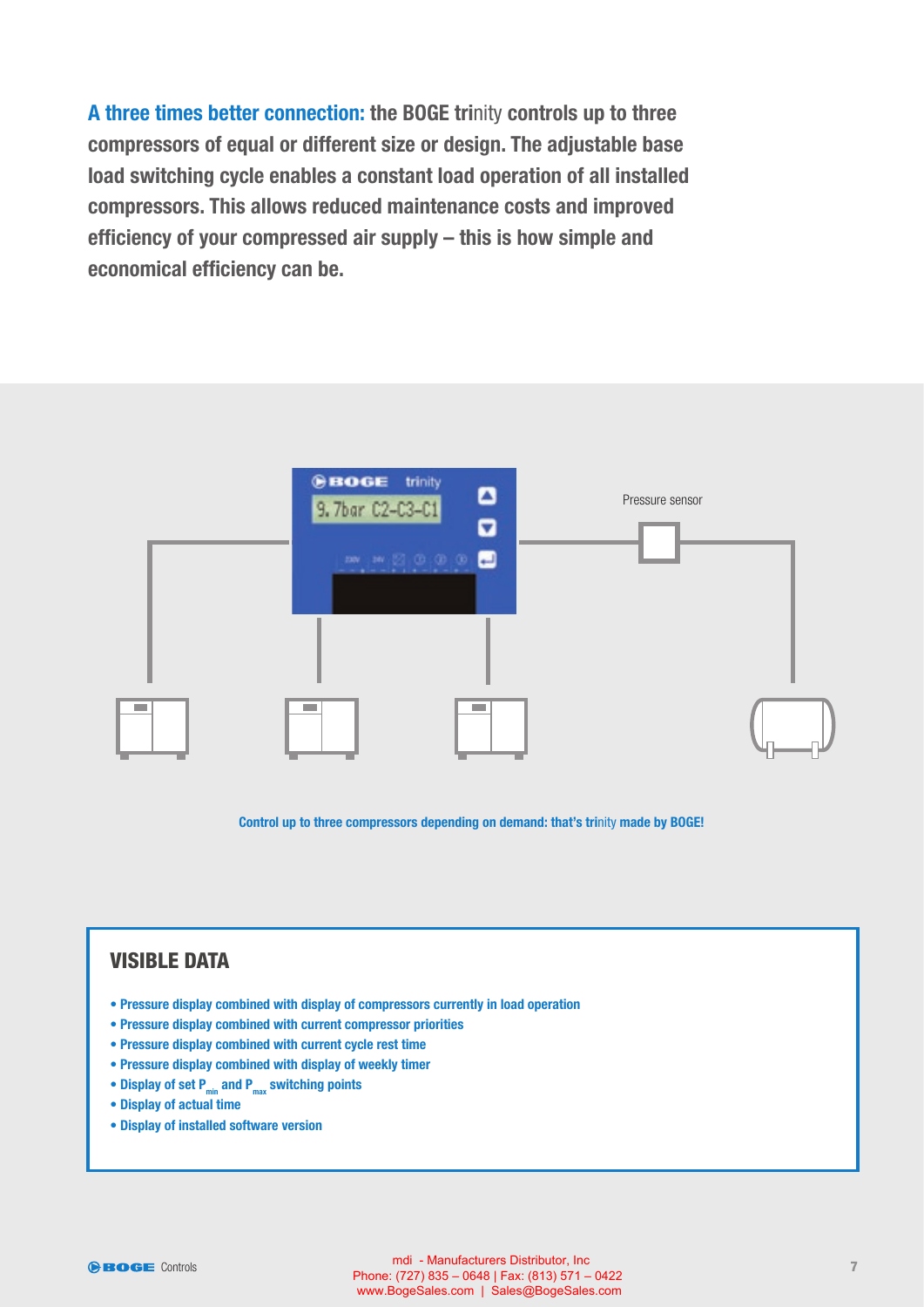# Master control **air**telligence







# **LC DISPLAY WITH TEXT INFORMATION**

**airtelligence offers a large-scale** back-lit LC display (320 x 240 pixels) that clearly shows text information with function keys for easy and intuitive operation.



## **CONSUMPTION OPTIMISATION**

**air**telligence controls the entire installation according to demand: Based on the actual consumption, the momentary demand is anticipated and the optimal compressor combination is switched on automatically ensuring load/idle run switch cycles are minimised.



#### **FLEXIBLE CONFIGURATION**

Four modules for 4, 8, 12 or 16 compressors makes **air**telligence very flexible. The system also accepts compressors from all types of makes and manufacturers. Up to two frequency controlled compressors can be operated in a combined compressor system.



# **PC MONITORING**

All relevant parameters such as operating data, maintenance intervals, energy consumption and error messages are downloadable onto your PC via a web browser to keep you updated around the clock and to prevent energy costs going off course.

**8 BOGE AIR. THE AIR TO WORK. BOGE AIR. THE AIR TO WORK.**  mdi - Manufacturers Distributor, Inc Phone: (727) 835 – 0648 | Fax: (813) 571 – 0422 www.BogeSales.com | Sales@BogeSales.com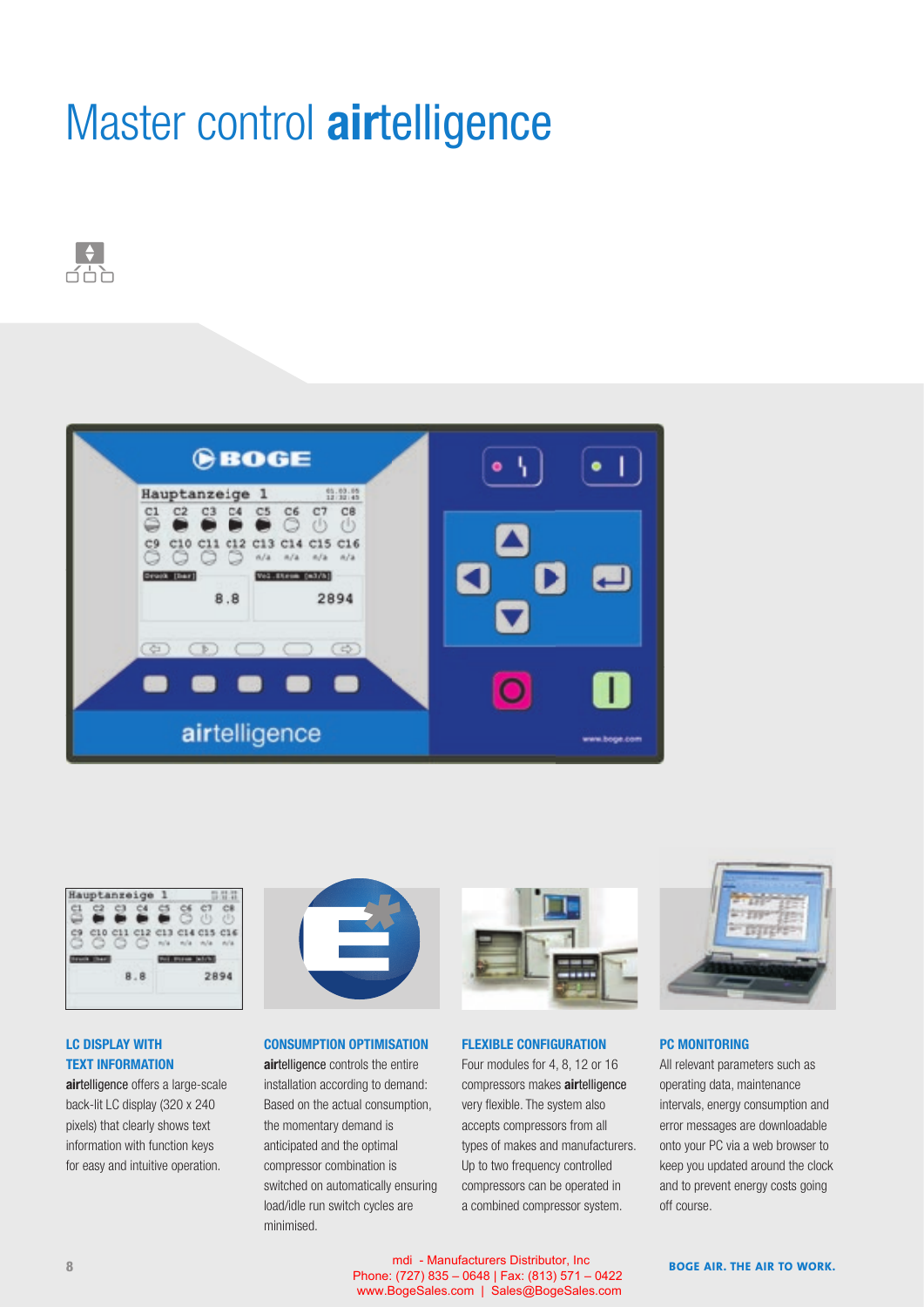**16 compressors in perfect harmony: If you intend to optimise your operating expenses and to reduce your maintenance costs, air**telligence **is the perfect**  solution. airtelligence can configure up to 16 compressors of all sizes in order to achieve the utmost efficiency whilst monitoring the entire range of functions. **In addition, air**telligence **is ideally suited for optimising existing compressor stations: the control unit is able to determine the size of the network and to help calculate potential leakages.** 



#### **Energy efficient control:**

**air**telligence **serves to monitor and to optimise up to 16 compressors of different sizes and types in a combined compressor system.** 

| Energieverbrauch 1                    | <b>Santache</b><br>∃<br><b>Same</b> |                          |              |               |               |                                         |
|---------------------------------------|-------------------------------------|--------------------------|--------------|---------------|---------------|-----------------------------------------|
| <b>COMMISSION</b>                     |                                     |                          |              |               |               |                                         |
|                                       | $\blacksquare$                      | $+1$                     | **           | 54            | totaps<br>=== | <b>Hougheidslgs</b>                     |
| Lakshang Lordoud (bidd)               | ٠                                   |                          |              |               | <b>Hall</b>   | <b><i><u>Statutuports</u></i></b>       |
| <b><i>Laurence Learned Bridge</i></b> |                                     | ×                        |              |               | $\sim$        |                                         |
| <b>Looking Bd</b>                     | 21.73                               |                          | and the      | <b>ROA</b>    | 4163          | Aimeerhaupen                            |
| <b>Extrakcington (N)</b>              | 21.73                               | <b>Traum</b>             |              | <b>Els</b>    | <b>Video</b>  | <b>All of the full professional and</b> |
| Listensengation                       | <b>TOM</b>                          | <b>SAFER</b>             | on the       | $-$           | taking        |                                         |
| <b>Brangle Lonked (total)</b>         | <b>Lodge</b>                        | <b>Hard</b>              | <b>AGAIN</b> | -             | -             | <b>SHARING AVE</b>                      |
| <b>Energie Learlind Bridge</b>        | <b>SOUTH</b>                        | man.                     | ☜            | <b>Tax</b>    | -             |                                         |
| <b>Knocker person (Listin)</b>        | <b>VANA</b>                         | <b>Printed</b>           | <b>AMPR</b>  | <b>BECAUS</b> | <b>HORNE</b>  |                                         |
| <b>Bluegasternes Law (Bring)</b>      | 111                                 | <b>Said</b>              | <b>March</b> | $-$           | <b>HARLIN</b> | 0101                                    |
| <b>Energiebunken Lest (Bulk)</b>      | m                                   | $\overline{\phantom{a}}$ | ÷            |               | $-1$          |                                         |
| <b>Brangedoction galvest (BURS)</b>   | 1111                                | tietik                   | <b>Break</b> | <b>HEIGH</b>  | <b>LASTER</b> | <b>Cruckband</b>                        |

#### **Maximum transparency:**

**air**telligence **enables you to access your operating data, maintenance and error messages at any time.**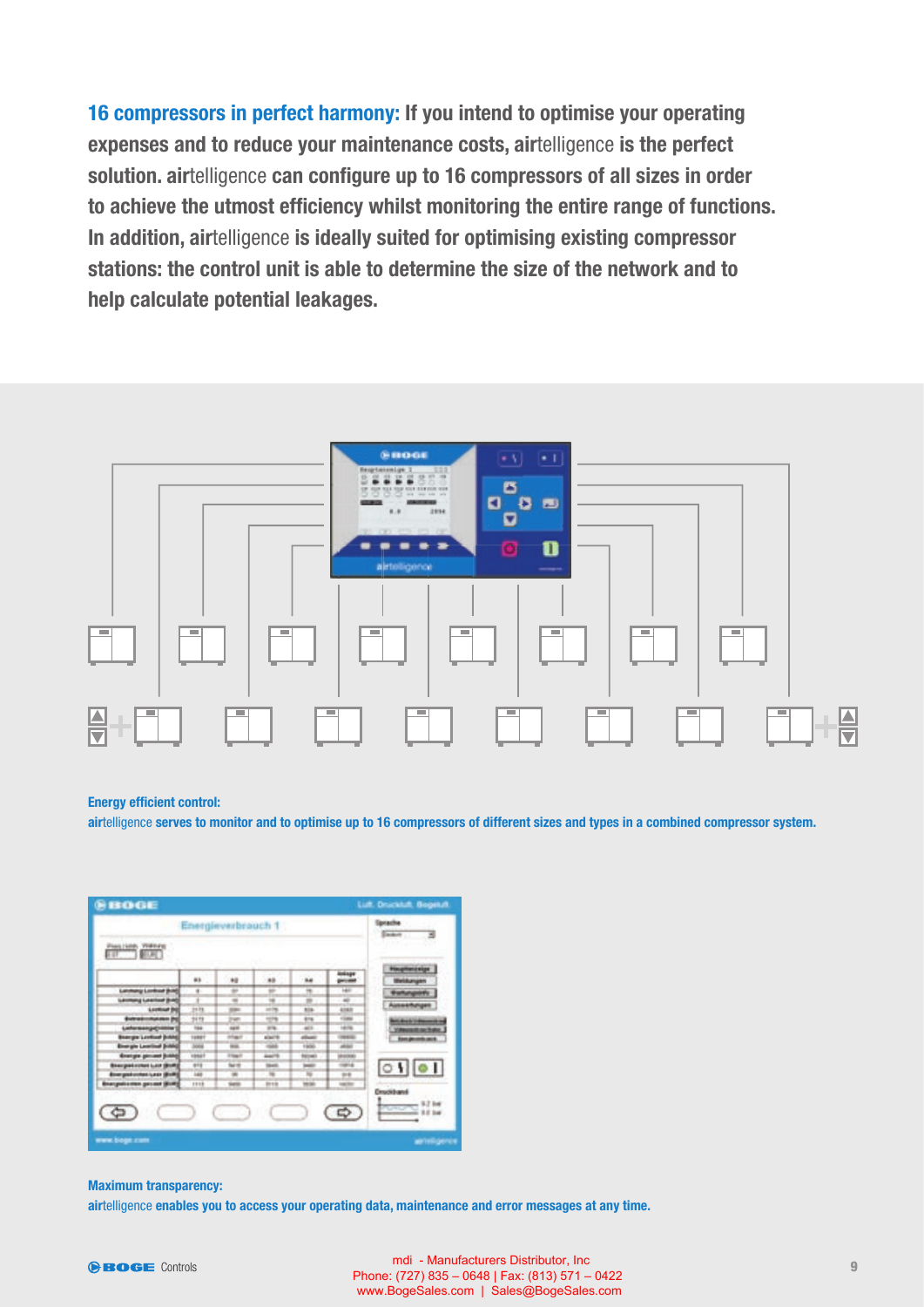# Master control **air**telligence **PROVIS**





# airtelligence PROVIS

v.boge.com



## **VISUALISATION**

**air**telligence PROVIS is designed to visually display all essential efficiency specific parameters allowing a clear illustration of the operating behaviour of your compressor station providing absolute cost transparency (load operation costs, idling time costs).



## **CONSUMPTION OPTIMISATION**

**air**telligence PROVIS enables you to permanently synchronise your production side with your consumption side in order to determine the most economical compressor combination. Idle times are virtually eliminated.



# **MULTIFUNCTIONAL**

A large number of peripheral equipment (e.g. temperature sensors, flow meters, current meters, pressure dew point meters, compressor station pressure profile, dryers, etc.) can be connected to eight accessory connection modules, 16 external analogue sensors and 24 external digital inputs.



# **REMOTE CONTROL**

All users have worldwide access via a web server to all relevant data. Furthermore, the Plus web server enables remote programming and a comfortable alarm and service management, e.g. via display, SMS or email.

**10 BOGE AIR. THE AIR TO WORK.** Phone: (727) 835 – 0648 | Fax: (813) 571 – 0422 mdi - Manufacturers Distributor, Inc www.BogeSales.com | Sales@BogeSales.com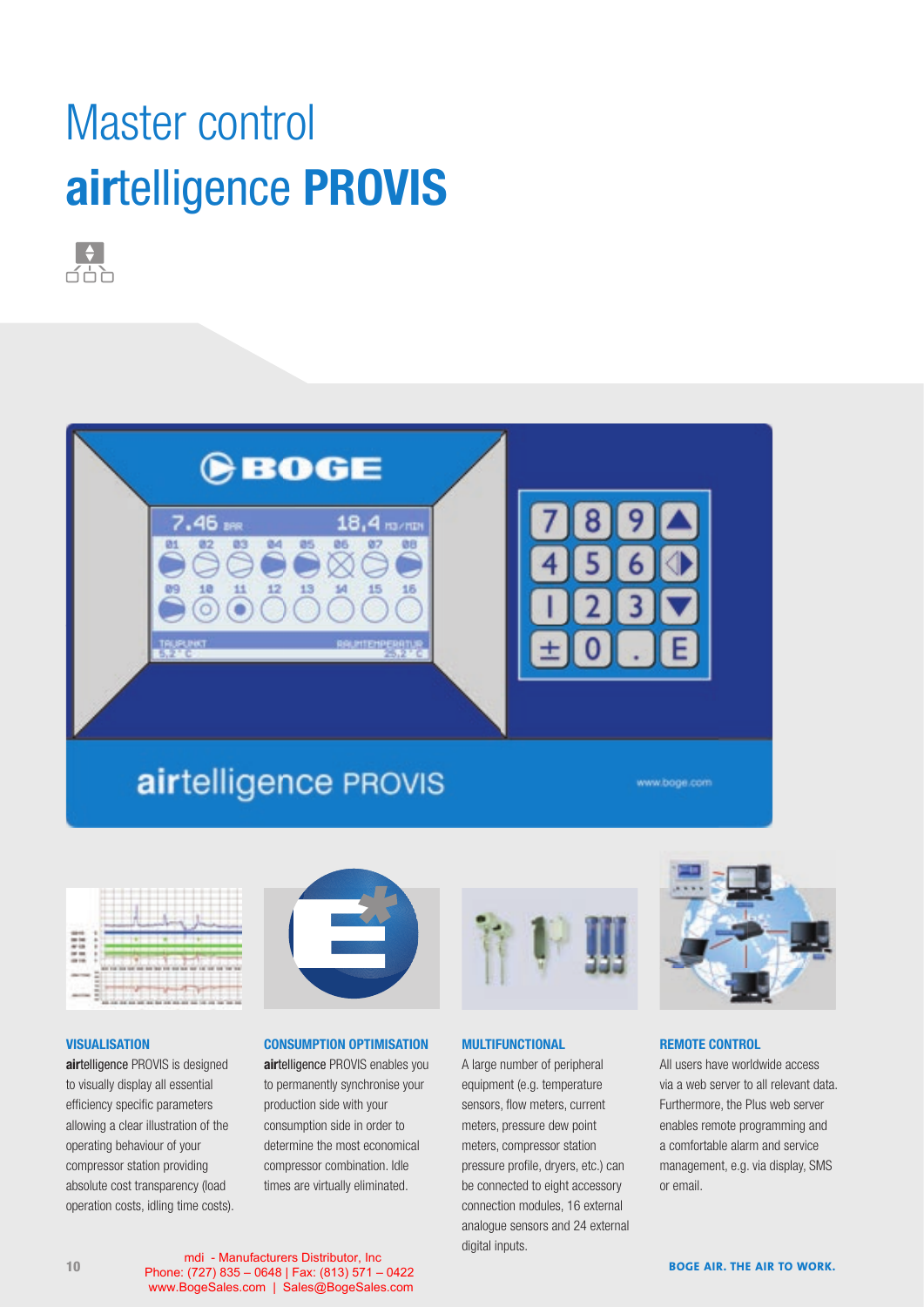# **Making efficiency not only perceptive but also visible:**

**air**telligence **PROVIS predictively optimises up to 16 compressors in a combined compressor system and also visually displays all**  crucial efficiency parameters providing a clear illustration of the **operating behaviour of your installation to keep your operating costs under control at all times. Such information can be accessed any place around the world through an interface with your web server.**



**The BUS system of air**telligence **PROVIS is engineered to combine up to 16 compressors of different sizes and makes.** 



All data is shown in high definition (1x/sec.) and **clearly displayed in diagrams for the precise assessment of the entire compressed air station.** 

|   |  |   |  |        |  |  |  |  |  | ÷          |   |   |   |      |   |  | <b>KINDADI</b> |  | ╸ |
|---|--|---|--|--------|--|--|--|--|--|------------|---|---|---|------|---|--|----------------|--|---|
|   |  |   |  |        |  |  |  |  |  |            |   |   |   | eas. |   |  |                |  |   |
|   |  |   |  | \$7.94 |  |  |  |  |  |            |   |   | m |      |   |  |                |  |   |
|   |  |   |  |        |  |  |  |  |  | 10.04      |   |   |   |      |   |  |                |  |   |
|   |  |   |  |        |  |  |  |  |  |            |   |   |   |      |   |  |                |  |   |
|   |  |   |  |        |  |  |  |  |  |            |   |   |   |      |   |  |                |  |   |
| ٦ |  |   |  |        |  |  |  |  |  |            | ٠ | ٠ |   |      | ٠ |  |                |  |   |
| ä |  |   |  |        |  |  |  |  |  |            | b | ٠ |   |      |   |  | ٠              |  |   |
| × |  | ٠ |  |        |  |  |  |  |  |            | ٠ | ٠ |   |      | ٠ |  |                |  |   |
| ٠ |  |   |  |        |  |  |  |  |  | <b>TRI</b> | ÷ | ٠ |   |      |   |  |                |  |   |
|   |  |   |  |        |  |  |  |  |  |            |   |   |   |      |   |  |                |  | ۰ |

**The entire energy balance of your compressor station is immediately visible: load and idle run cycles,**  consumed kWh, generated m<sup>3</sup>, specific performance, **energy costs in €, motor starts and load changes.**